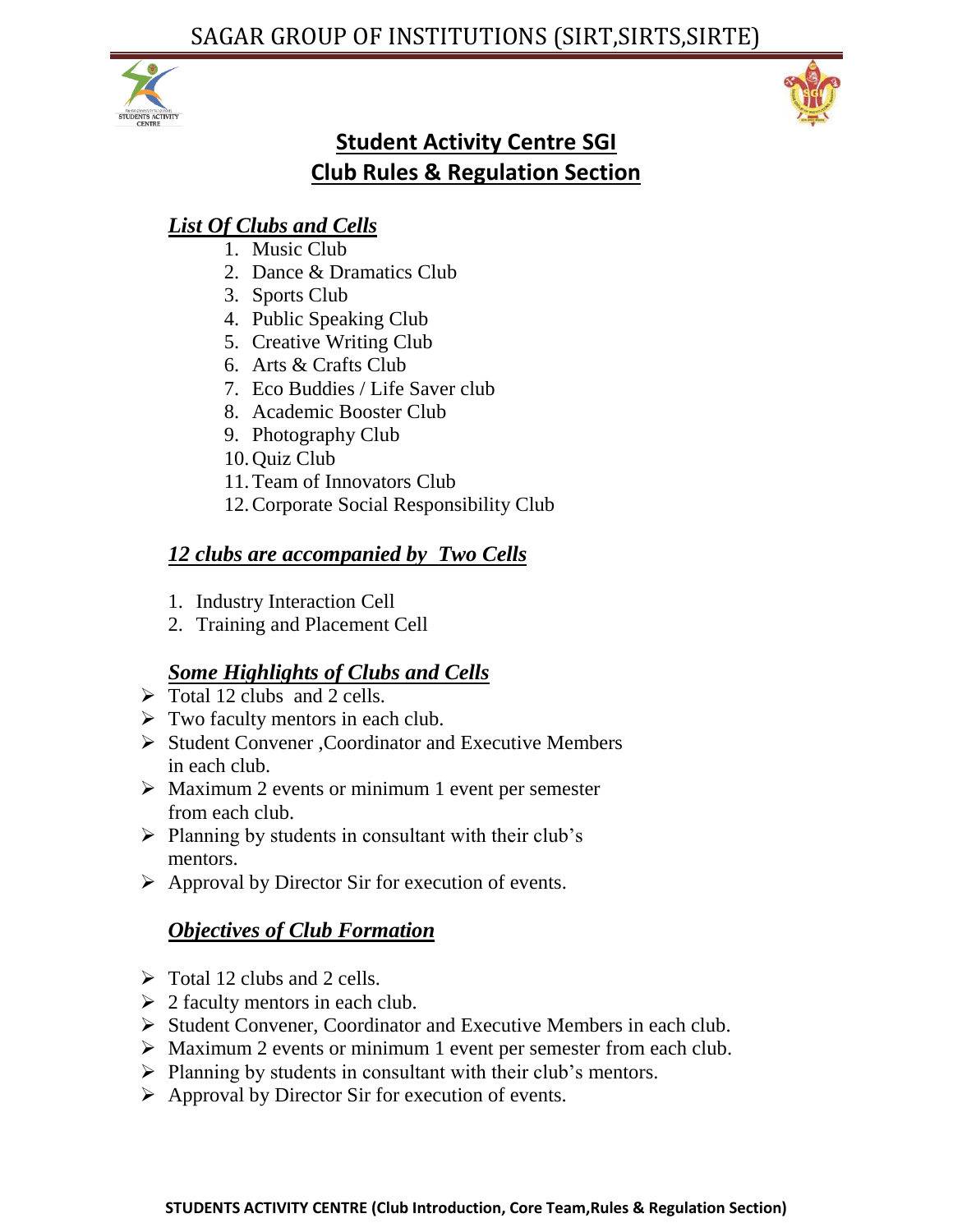



# **1. Music Club**

Music is a eternal Feeling, Music ignites inner aura and soul, music develop a soulful feeling and above all it's a blessing of goddess saraswati. Music has a great impact on the mind. Music is one the best form of entertainment. Music club provides platform to ones who want to showcase their talents. They organize spectacular shows for the student audience to recuperate them from time to time.

Mentors-: SWATI SHRIVASTAVA Contact 9993770060 Convenor-:JAI MALVIYA CS

Coordinator-: ISHITA VERMA CS

## **Objectives-:**

The main objective of the club is to provide a platform to the budding musicians of our college to showcase their talent. On the flip side, the main idea is to conduct musical evenings and entertain the hostilities

- To allow students to showcase their talent in the field of vocal and Instrumental music.
- To encourage them to hold intra college competitions.
- To motivate them to form their band and hold short musical programs in the college and also outside and make SGI proud of them.

## **Planning and Execution**-:

The club will host at least 2 shows per month .Workshops, Music classes and guest performances by the veteran musicians are also on the cards. A musical week inviting the top classical singers would be an annual event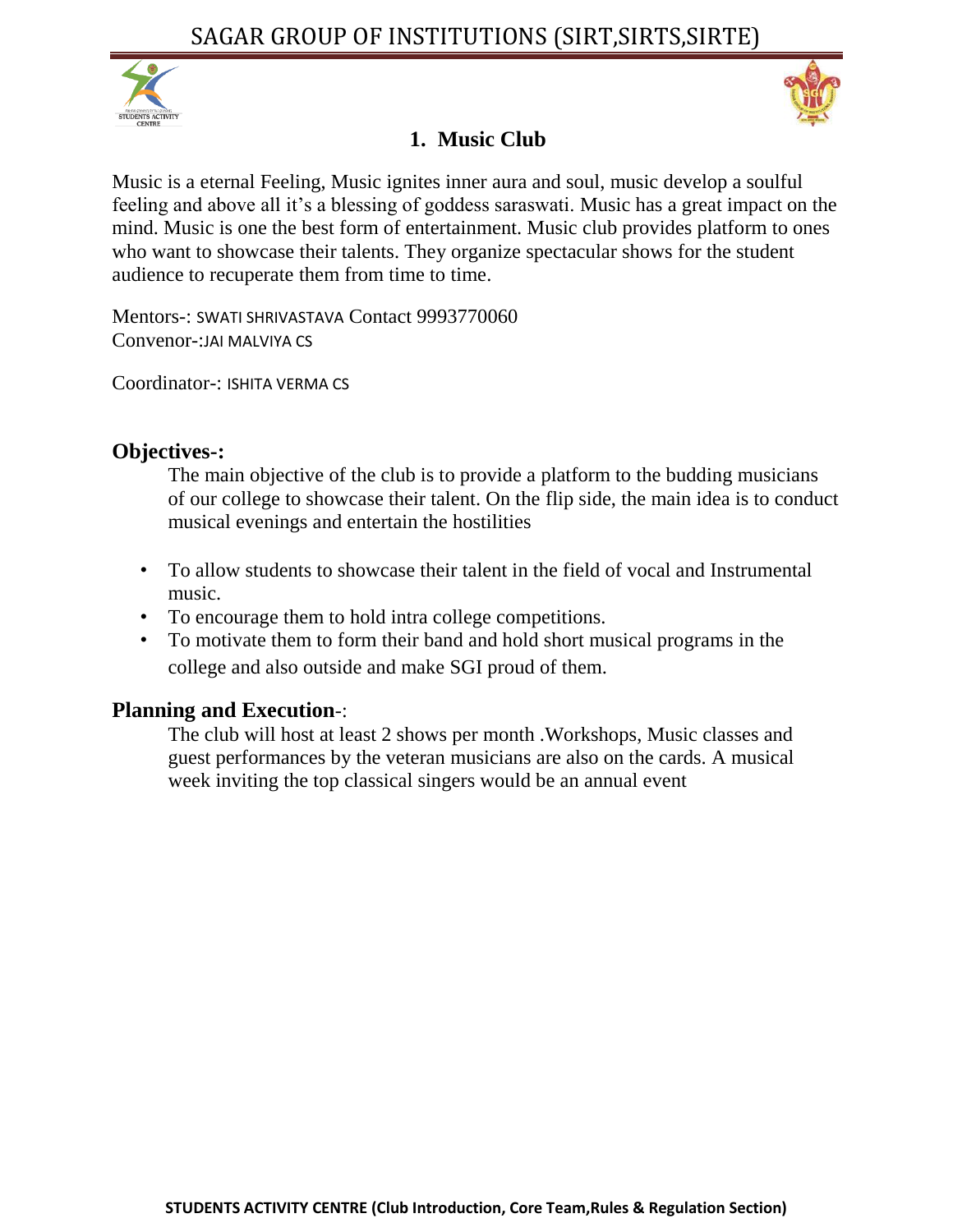



## **2. Dance & Dramatics Club**

Dance is a feel, dance is a rhythm of life, dance is a movement of body by inner soul, dance is synchronization of life's clock with soul. Dance is the art of movement of the body, usually rhythmically and to music, using prescribed or improvised steps and gestures. "A dance" is any one prescribed sequence of such movements, or the music to which it is performed, or an event at which it takes place. The dance club at Sagar Group of Institutions aims to get the passionate students all the help required because we, at the college think that life is like dancing. If we have a big floor, many people will dance. It's a Feeling by which you can feel out of this world. It will boost your energy, fitness and increase positivity in your life.

Mentors-: PRIYANKA SAXENA Contact 9039499041 Convenor-:ADESH TRIPATHI CS

Coordinator-: ANUSHREE SINGH IT

#### **Objectives-:**

The main objective of the club is to provide a platform to the budding Dancers and Acting Talents of our college to showcase their talent. On the flip side, the main idea is to conduct thrilling evenings, street plays, motivational events.

- To perform street plays on social issues and create awareness among the general public.
- Offer an opportunity to students to develop their physical and emotional personalities from theatre as a form of self-expression.
- Teach students event management skills by planning and managing back-stage and production activities.

#### **Planning and Execution**-:

This club will organize dance shows, contest, Competitions, motivational, inspirational and awareness plays to show the emerging talent of young students.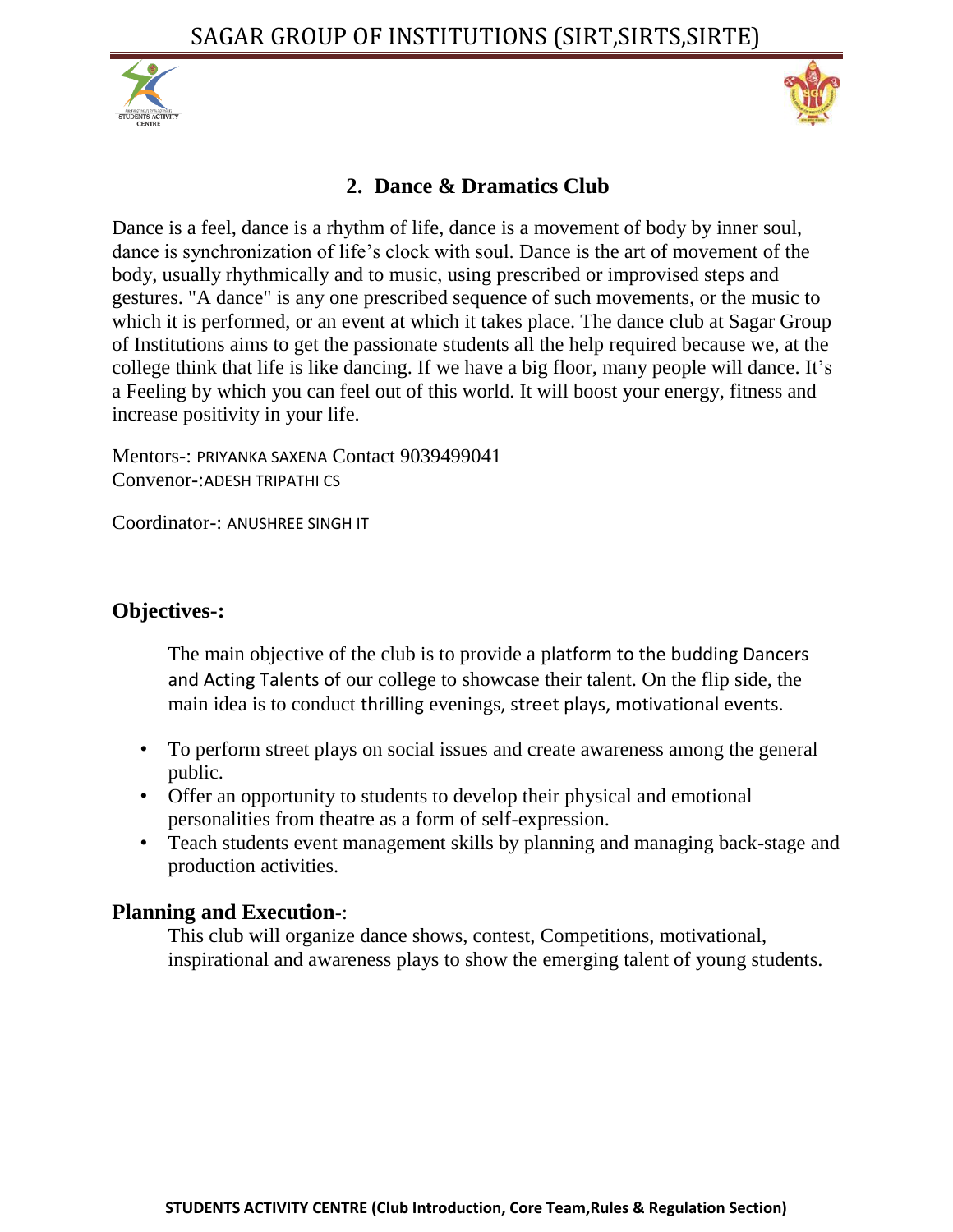



# **3. Sports Club**

Sportsmanship increase leadership in students. Being a sportsman ignite a passion to live life with great enthusiasm and energetic feeling. For physical and mental health of students and to develop decision making ability, sports club is formed to lead students in new path of learning with fun.

Mentors-: HIMANSHU NAUTIYAL Contact 9981665202 Convenor-: ROBIN SAXENA CS Coordinator-: SHIVAM SINGH EX

#### **Objectives-:**

The main objective of the club is to provide a platform to the students to show their talent in field of various outdoor and indoor sports activity like cricket, football, volleyball, handball, throw ball, kho-kho, tug of war and athletics, further some indoor activities like carom, chess, table tennis etc.

- To inculcate the spirit of sportsmanship.
- To nurture sports talent and provide facilities and motivation to participate at state and National level.
- Encourage healthy participation.
- Promote physical fitness**.**

#### **Planning and Execution**-:

This club will organize Sports event at Intra Institute as well inter institute levels. Organization will also involve in organizing Nodal Level activities declared by University time to time.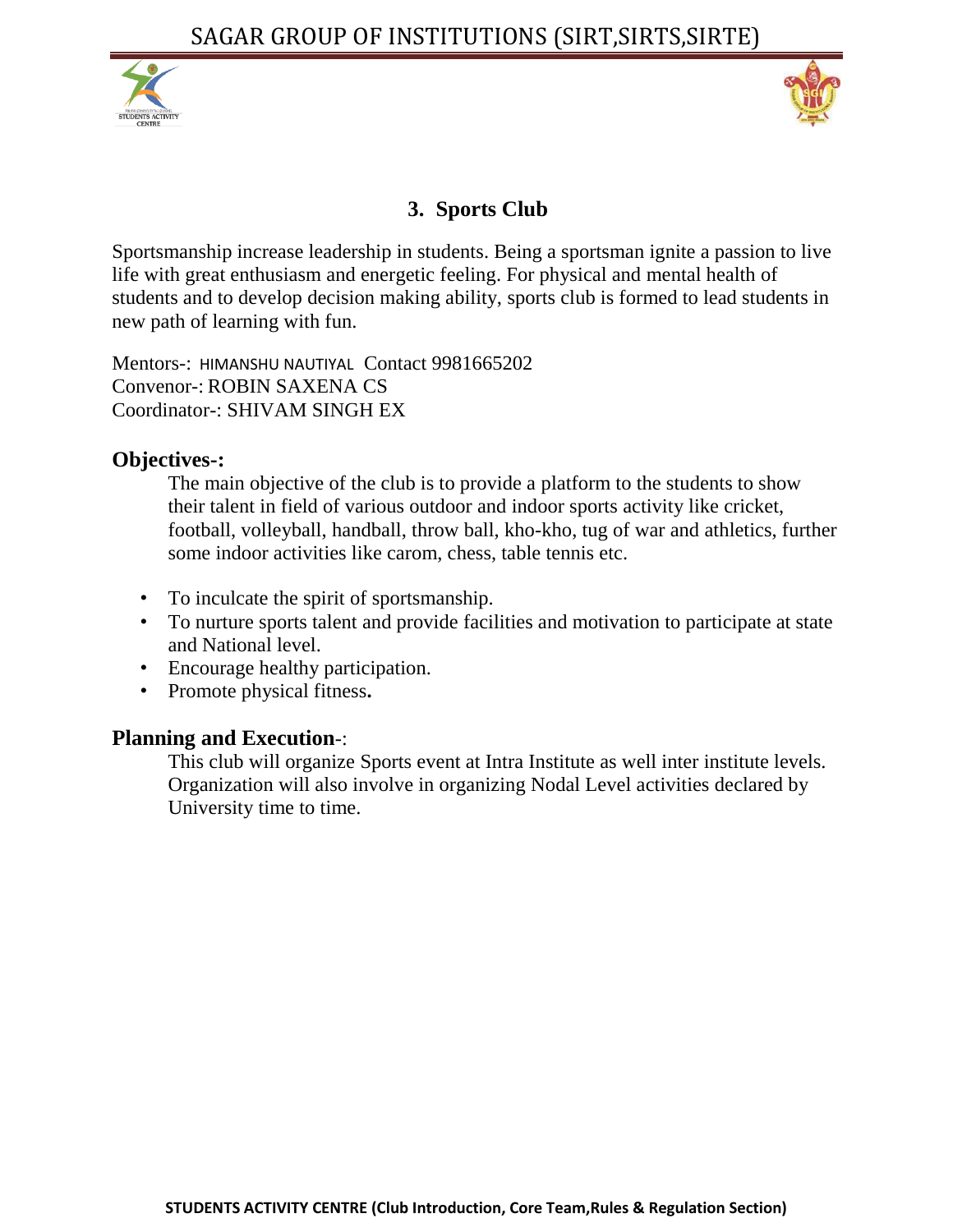



# **4. Public Speaking Club**

Speaking in public is an art to convince people and audience about the content. It is an essential requirement for every young enthusiastic student to grow and express talent through words. Words are the best weapon to involve you in win win situations of life. The Learning is endless and grooming is continuous. Many of students feels shy and restricted while speaking in public and it will result degradation in over all personality of an individual. Public speaking club facilitate students to involve in detailed discussions and activities to blast communication expertise.

Mentors-: DEEKSHA JAIN Contact 9993683614 Convenor-: KARISHMA PAHALAJANI EC Coordinator-: ABHIJIT NIBULKAR EC

#### **Objectives-:**

The main objective of the club is to provide a platform to the students to groom and learn speaking abilities in public and society. Becoming a member of this club one can show extraordinary speaking talent by handling live shows, events, seminars. Debates, extempore, role plays and group discussion are important part of campus recruitment process, so one can be able to increase chances to getting placed by developing extra ordinary communication

- To develop speaking skills.
- To remove stage fright.
- To allow students to participate in events like Debate, Extempore, Poetry Recitals.
- To help them to become smarter and more confident to face people.

## **Planning and Execution**-:

- 1. Debates
- 2. Extempore
- 3. Anchoring opportunities in events,
- 4. Social speaking activities
- 5. Group discussion competitions
- 6. Role plays etc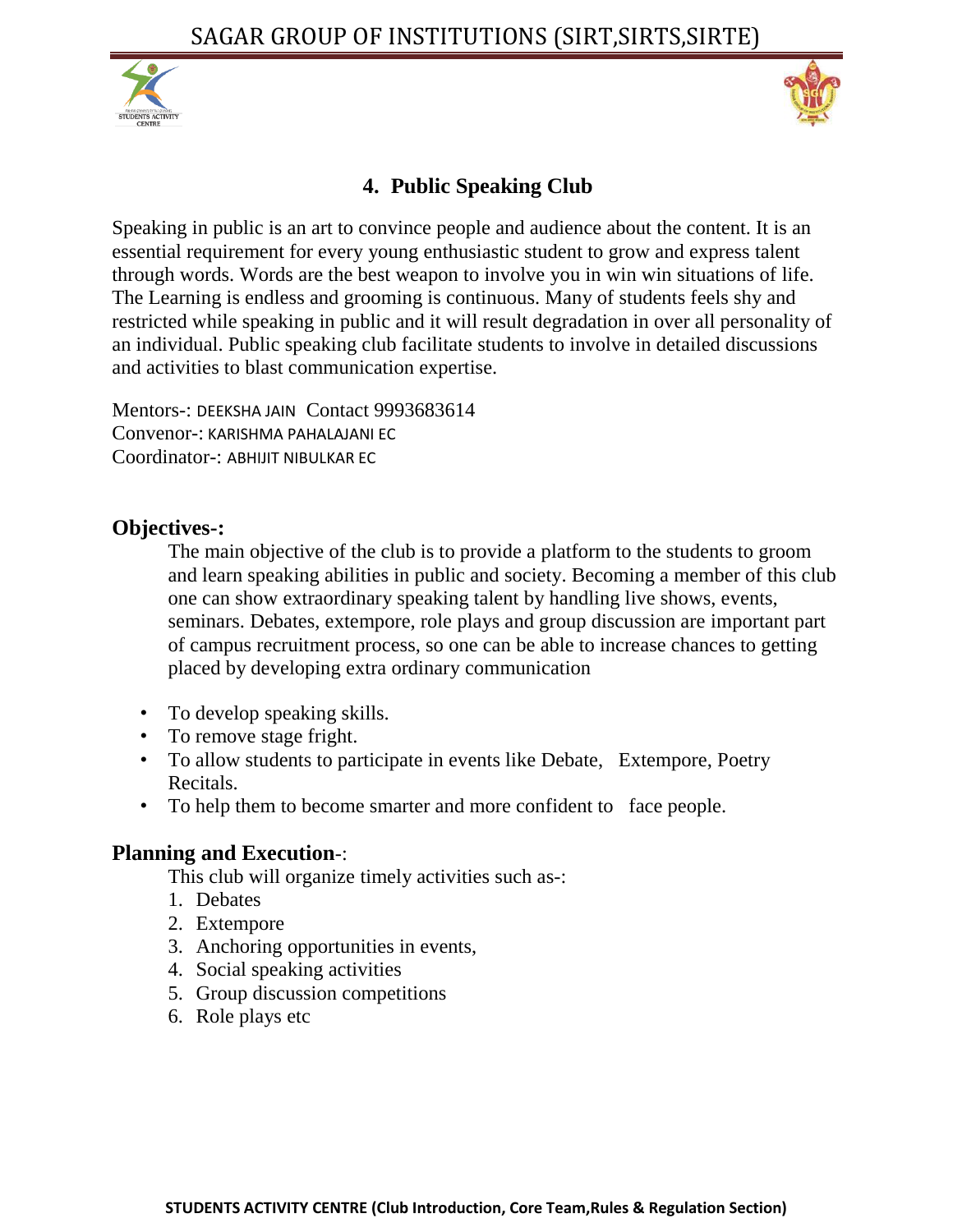



# **5. Creative Writing Club**

Writing is an art to speak without verbal word. The skills of writing make an influence in readers to imagine a situation with a visual appeal. Some students has extra ordinary talent of writing and arranging sequence of words to leave great impact on readers. This club support such emerging talents to come forward and groom their writing talents.

Mentors-: SONAL SINGH Contact 8823842603 Convenor-: PRAVIN CHAUHAN EX Coordinator-: AMAN SHARMA EX

#### **Objectives-:**

The main objective of the club is to provide a platform to the students to groom and learn good writing abilities in any forms

- To develop an understanding of their own influences and aesthetic values as writers and how their own work fits into larger literary traditions
- To produce a polished, professional-quality portfolio of creative writing and an understanding of how to submit the work for publication.
- To speak fluently and confidently in a variety of situations for a variety of purposes and audiences.

#### **Planning and Execution**-:

- 1. Essay Writing competitions
- 2. Novel
- 3. Abhiyan Sagar Articles
- 4. Institution new letters
- 5. Invitations and brochures
- 6. On Demand topic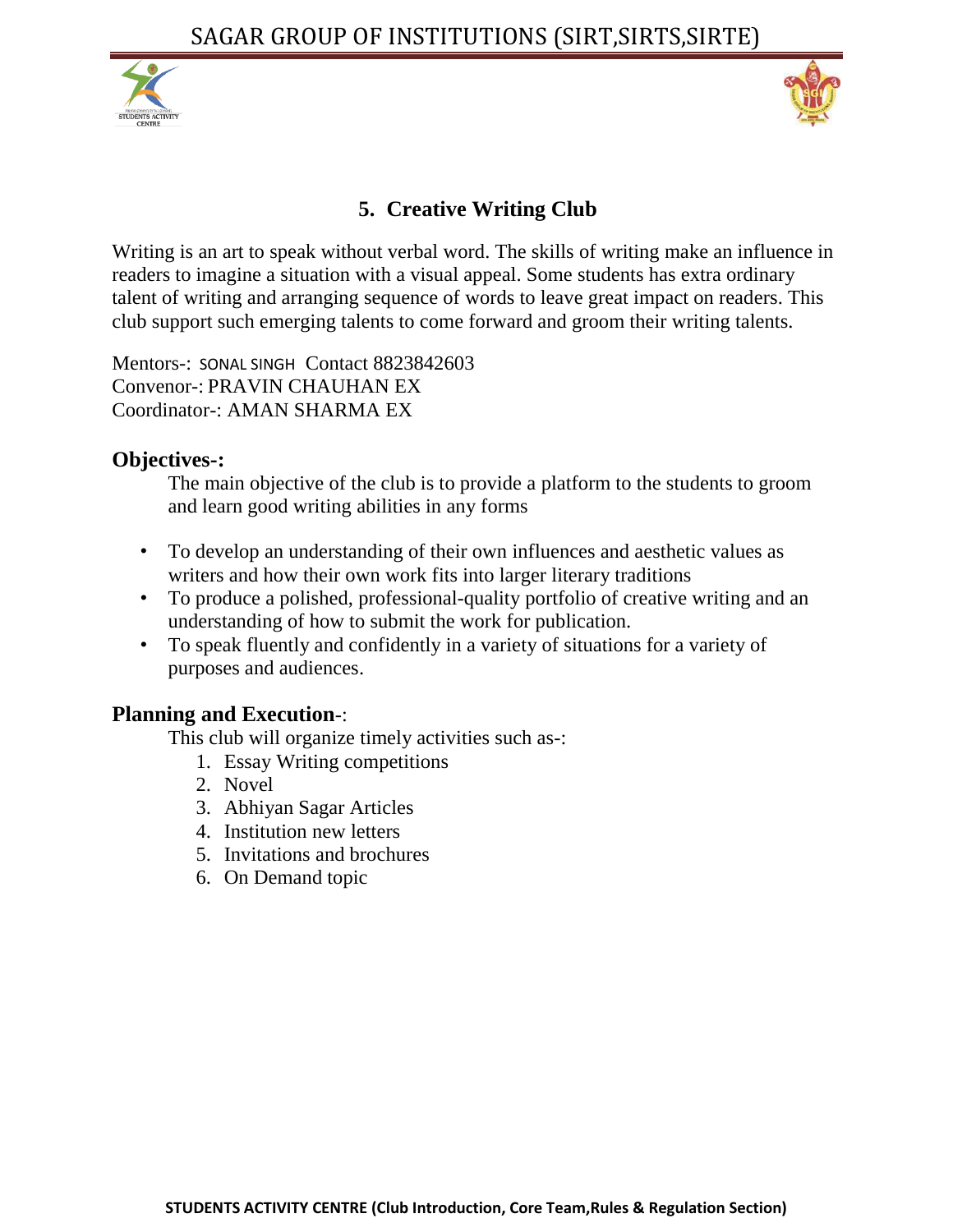



# **6. Arts & Crafts Club**

Young Brains are always think beyond the limits to express their talent. Creation and Crafting innovative things always require a motivation of doing something extraordinary. Creativity and innovation are the keys to success in today's rapidly changing world. We make a difference by challenging the conventional thoughts and promoting innovative ideas. Great inventions from steamboat to satellite, all forms of artistic expression from painting to science models have depended on creative thoughts. The rapid changes of our present age require the problems to be tackled creatively. Sagar Group of Institutions providing opportunities for such young enthusiast to Come, Create and Share*.*

Mentors-: PALLAVI BHOLE Contact 8602781681 Convenor-: SWIKRATI DUBEY IT

Coordinator-: SHWETA GUPTA IT

#### **Objectives-:**

The main objective of the club is to provide a platform to the students to create some new artistic creations by using raw minds. Recycling products, Interior Designing,

- To allow students to Show case their talents in the field of Art and Craft.
- To come up with Innovative ideas to beautify their surroundings.
- To enable students to reach their maximum creative potential.

#### **Planning and Execution**-:

- 1. Wall Paintings
- 2. Salad decoration
- 3. Mehendi
- 4. Rangoli
- 5. Jewelry design and Mural Painting
- 6. Face painting
- 7. Graffiti etc.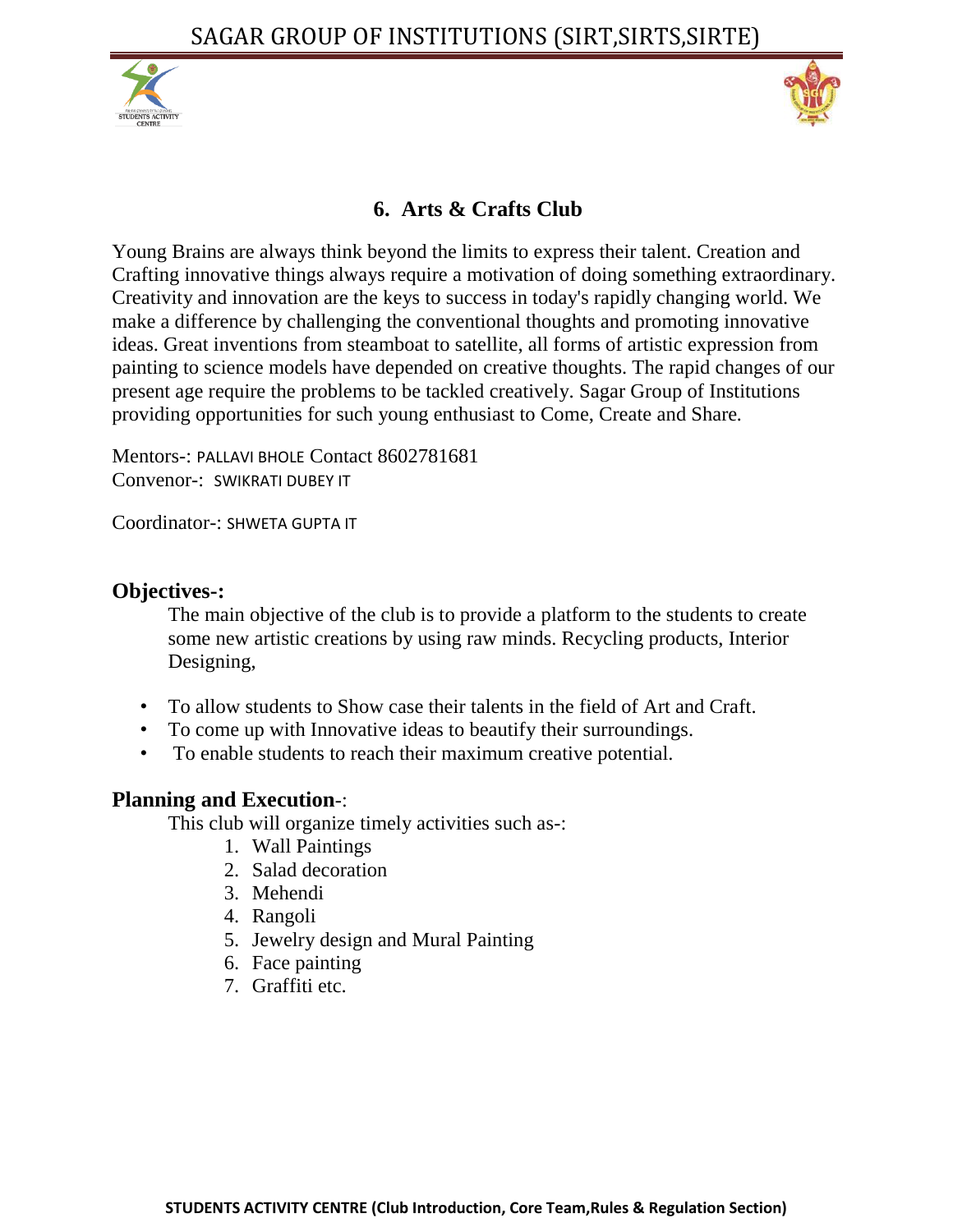



#### **7. Eco Buddies/Life Savers Club**

Nature is a gift of GOD to us. We are continuously reducing natural resources and consuming and adopting artificial life without reverting anything back to nature. Its our sole responsibility to return something back to the nature for continuous survival of human life. It's our ultimate aim to be aware and make other s aware about the survival of us through nature.

If we're destroying our trees and destroying our environment and hurting animals and hurting one another and all that stuff, there's got to be a very powerful energy to fight that. I think we need more love in the world. We need more kindness, more compassion, more joy, and more laughter. We definitely want to contribute to that.

Above all we all are related to each other so we must be careful for every human being ups and down. Life saving is a process of Aware people about DO's and Don'ts. This club is all about the Conserving natural Resources and Saving human life by increasing awareness about blood donations, eye donations, organ donations, tobacco and alcohol avoidance.

Mentors-: PRESHIKA TIWARI Contact 9754930477 Convenor-: RAJ TAMOLI EC Coordinator-: SHRINKHLA SAHU EC **Objectives-:**

- To create the awareness on the importance to practice reduce, reuse and recycling.
- To increase awareness and participation on protecting the environment.
- To implement efficient solid waste management like segregation of plastic/ metal and glass.
- To improve ties and communication with the community on ecological problems and conservation.

#### **Planning and Execution**-:

- 1. Blood Donation Camps
- 2. Organ donation Camps
- 3. Plantation
- 4. Natural Sources conserving workshops
- 5. Tobacco and Alcohol awareness
- 6. Lifestyle Information's Etc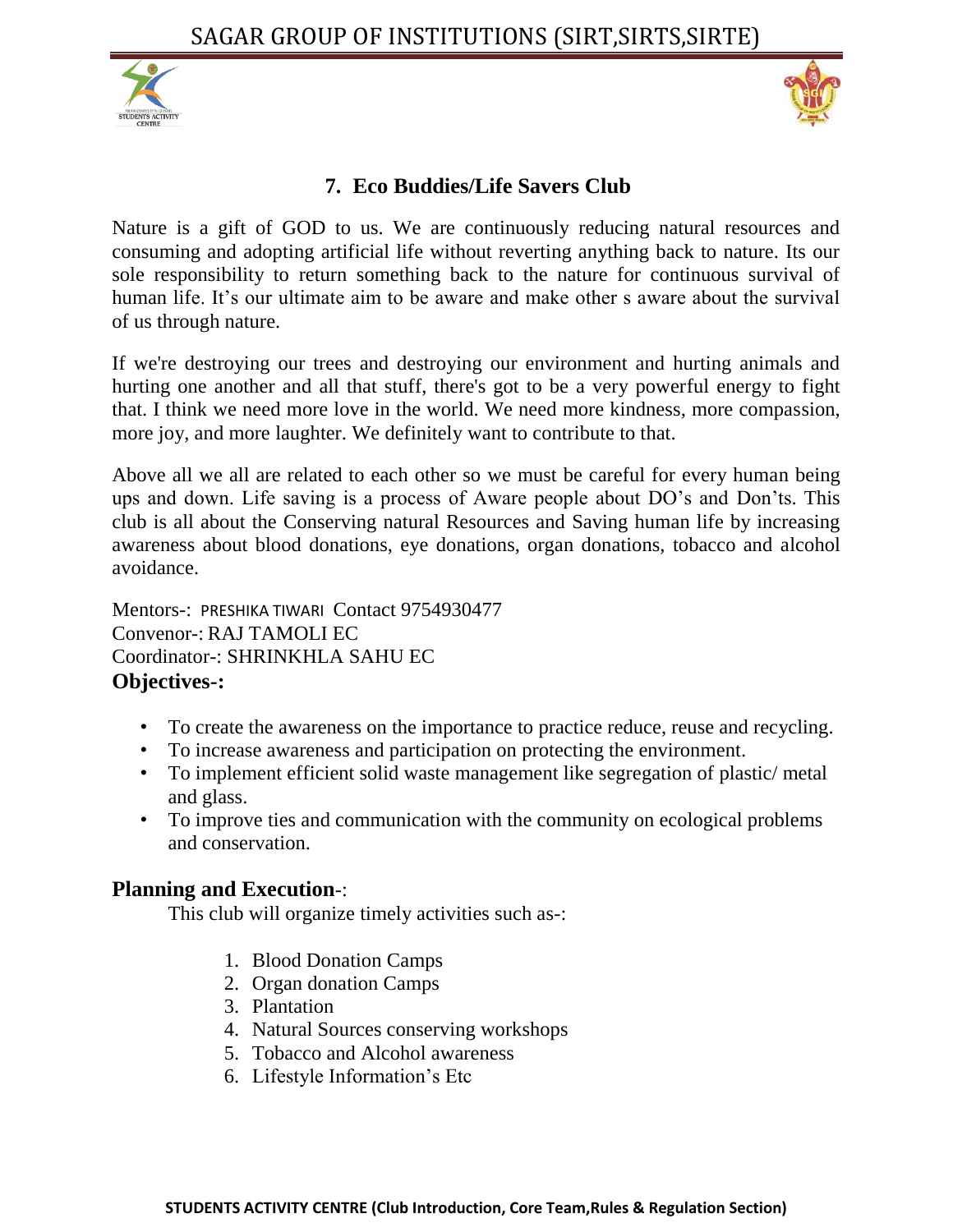



## **8. Academic Booster Club**

Students Join the Institutions for overall academic development. University Curriculum Covers almost every technical topics to provide the knowledge of individual subject but still there is huge scope of learning beyond the curriculum. This club filled the gap of university curriculum by organizing some expert lecture, workshops, seminars, symposiums, technical events, code maniac, online events etc.

Mentors : KAVINDRA RAGHUWANSHI Contact 9926833066 Convenor-: SHIVAM THAKUR EX Coordinator-: SAKSHI GHIYA CS

#### **Objectives-:**

- To help gain knowledge through additional inputs.
- By organizing amazing exhibitions showcasing the latest developments in technology.
- To arrange various guest lectures held by the professionals ranging from various technical fields .
- To organize workshops in collaboration with various reputed firms .
- To encourage students to register for various Online events which provides opportunity to put your thinking caps on.

#### **Planning and Execution**-:

- 1. Expert Lectures
- 2. Development programs
- 3. Value Addition Courses
- 4. Seminars
- 5. Workshops
- 6. Online contest
- 7. Self Learning abilities
- 8. Exhibitions
- 9. Modeling contest etc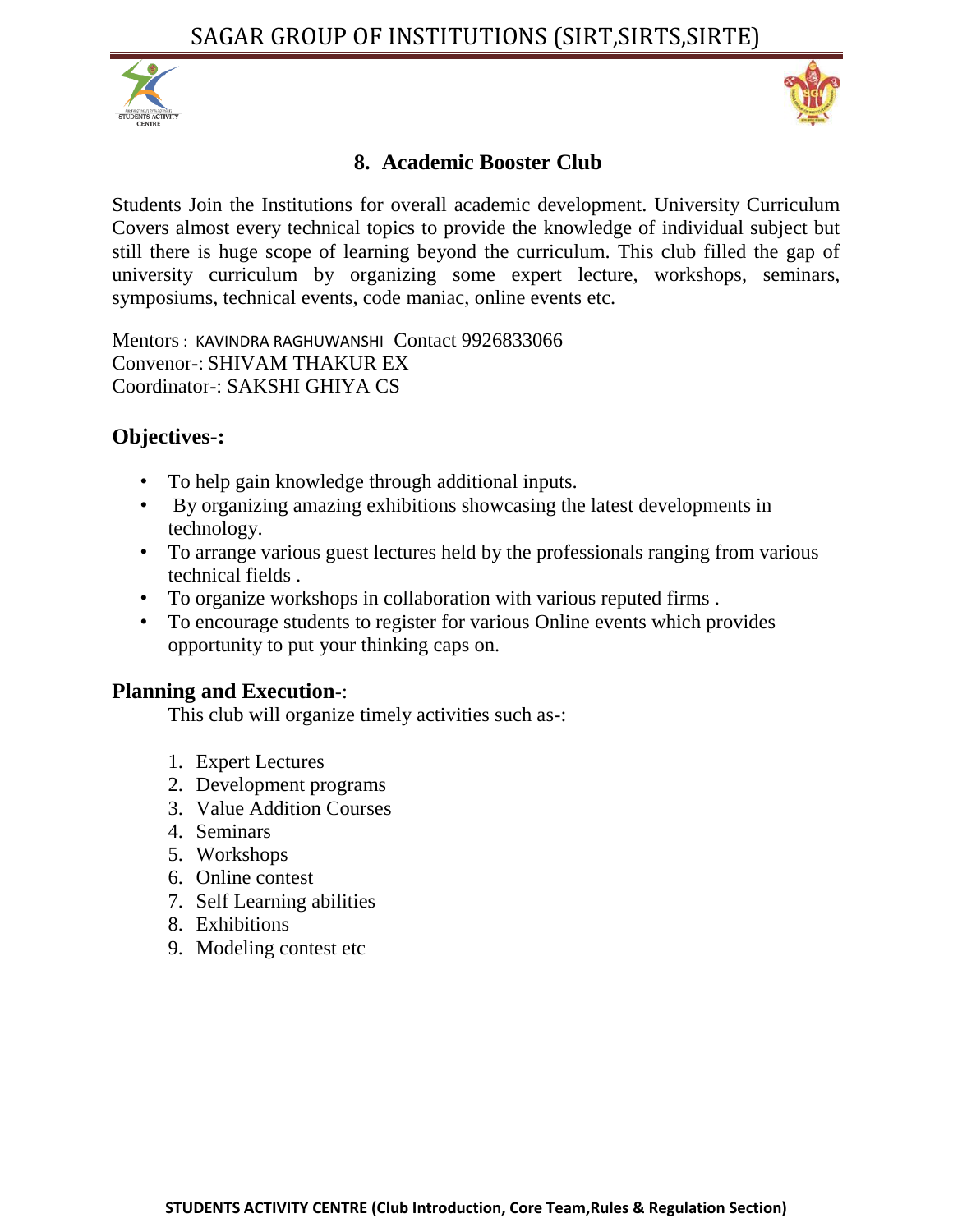



# **9. Quiz Club**

Theory knowledge of a subject alone is not enough to lead the path of extra ordinary success. Students must be instantly aware about the concepts for competitive exam purpose. Quick response of mind is directly proportional to the practice done by the students during the degree course. Quizzes in all forms helps to build spontaneous answerability of students. Quizes can be in form of Online quiz, Oral and Verbal quizs or in form of objective/reasoning paper/test.

Mentors-: RUCHI THAKUR Contact 9755031091 Convenor-: AYUSHI SAXENA CS Coordinator-: SHUBHAM RATHOR EC

# **Objectives-:**

- To increase general awareness and knowledge among students.
- By holding various quizes and contests we can encourage students to widen their knowledge and be more confident and worldly wise.

#### **Planning and Execution**-:

- 1. Online Quiz contest
- 2. General Awareness Quiz
- 3. Written Test about technologies
- 4. Oral examinations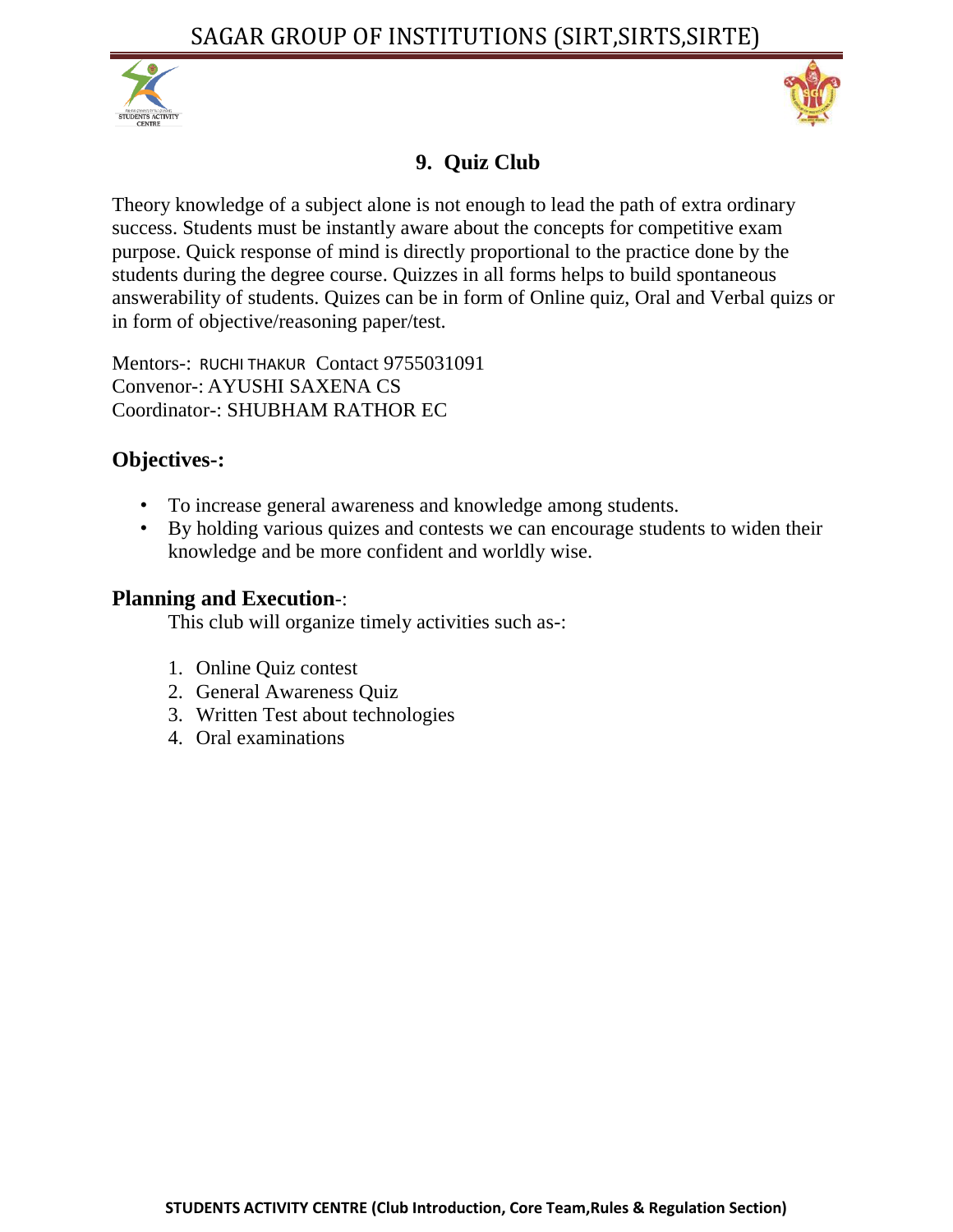



# **10.Photography Club**

Some of the Students are very much interested in clicking awesome pictures of eye catching moments, historic monuments, wild life and events. "Pictures speak a thousand words." In Photography club we encourage students to groom their photography ability to the next level. We will arrange professional talks for student to capture the perfect moments. Technical aspects are taught to the students by experts and the interest for photography is inculcated within the students.

Mentors-: MAHESH T BHOJNE Contact 98435802727 Convenor-: DARSHAN JIAN EC Coordinator-: HIMANSHU DANGI EC

## **Objectives-:**

- To preserve, promote and excite an interest in the art of photography .
- To support and encourage photographers of all skill levels in an open learning environment.
- To inspire a deeper personal exploration and to encourage new creative imagery.

#### **Planning and Execution**-:

- 1. Event capture of SGI events
- 2. Photography contest
- 3. Special Occasion Photography cum Exhibition Contests
- 4. Tutorial by Professional about photography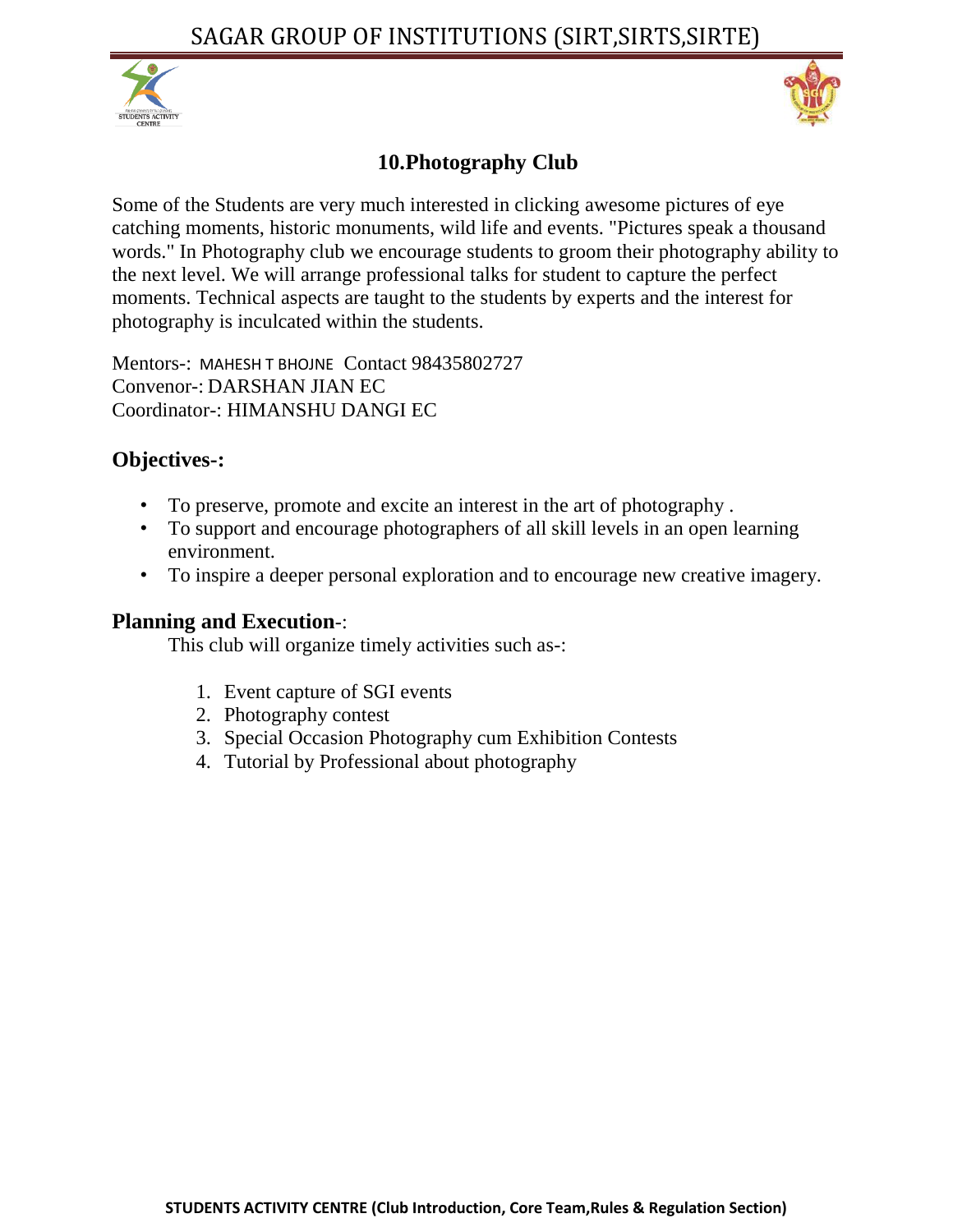



## **11.Team of Innovators Club**

Innovations and creativity always leads some new developments and inventions. They play a crucial role in changing lifestyles and requirement of human being. For a technical students, it's a must feature to have some innovative ideas and capabilities to apply the logic for best outcome for society and for mankind. Team of innovator club encourage students to come with innovative learning practices and ideas.

Mentors-: JP UGHADE Contact 9229400190 Convenor-: SYED MAAZ HASAN IT Coordinator-: VIKRANT SINGH IT

## **Objectives-:**

- To encourage the young minds to show up with innovative & useful ideas .
- To enable the students to be aware of their inner potential and cultivate creativity and initiative as well as innovative thinking among students by proactive academic activities and research.
- To encourage students to think creatively for developing innovative products for commercial exploitation by means of brainstorming sessions.

#### **Planning and Execution**-:

- 1. Innovative Research Projects
- 2. Patents
- 3. Simulations and Modeling
- 4. Exhibitions
- 5. Code development contest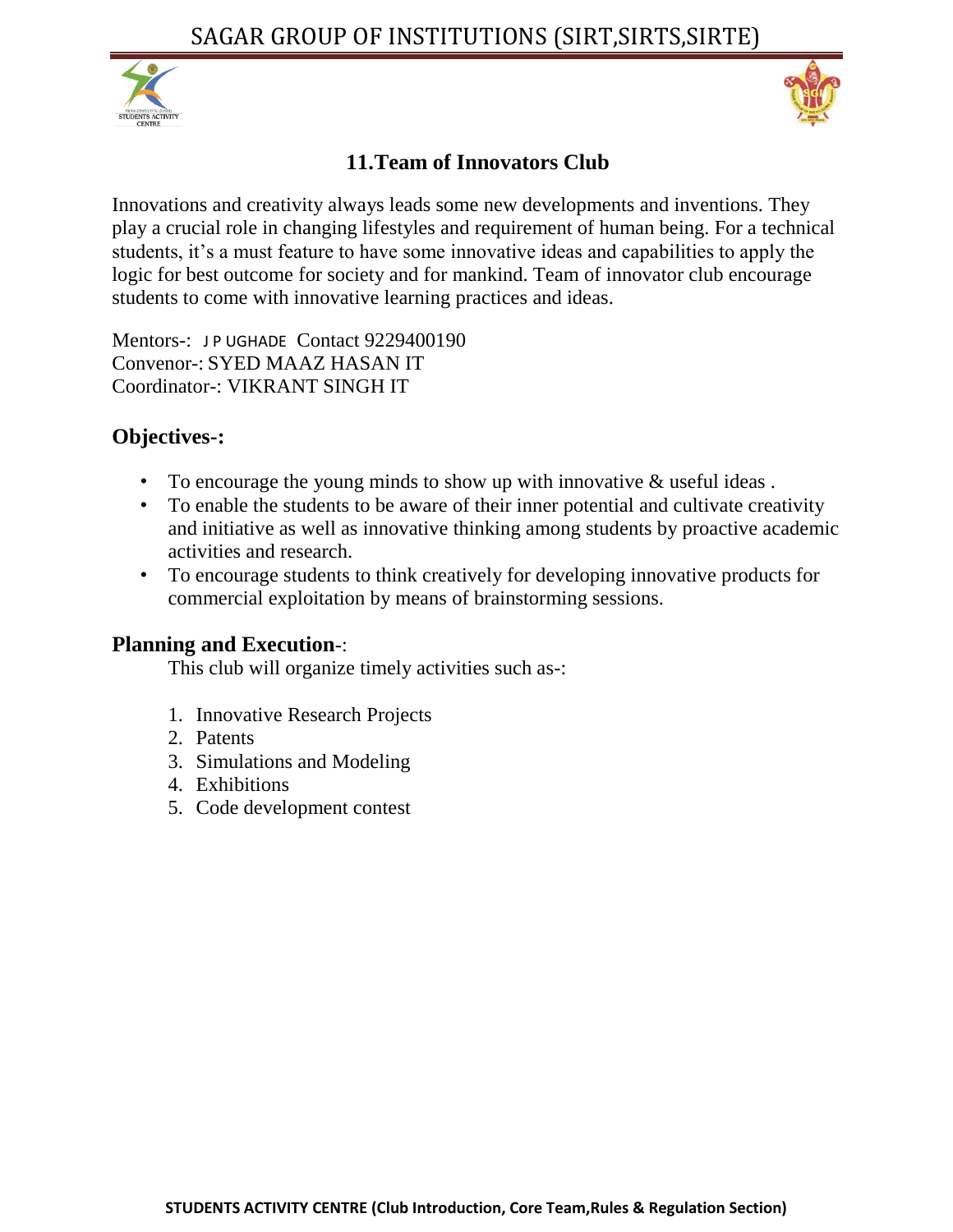



# **12.Corporate Social Responsibility Club**

It's a core Responsibility of Every Institution/Company to work for development of society. In Sagar Group Of Institutions we provide this opportunity to students by which they learn and grow along with social responsibilities. Free Education, literacy, food distribution, Lifestyle Learning, Neat and Cleanliness advantages, need fulfillment are some of activities are performed under this CSR club. Above all Its about the overall welfare of people belongs to every level.

Mentors-: SUNITA THAPAK Contact 8989792933 Convenor-: SHARDUL SAHI EC Coordinator-: SHIFALI SINGH EC

# **Objectives-:**

- To make students aware of self, society, nation and the world.
- To imbibe into students, the qualities that make them true citizens of the world.
- To organize consolidated campaigns for social causes and welfare at the district, city, and state level and to offer our services and help to the society.

#### **Planning and Execution**-:

- 1. Food Distribution
- 2. Free Education
- 3. Awareness camps
- 4. Cloth Distribution
- 5. Encouragement about life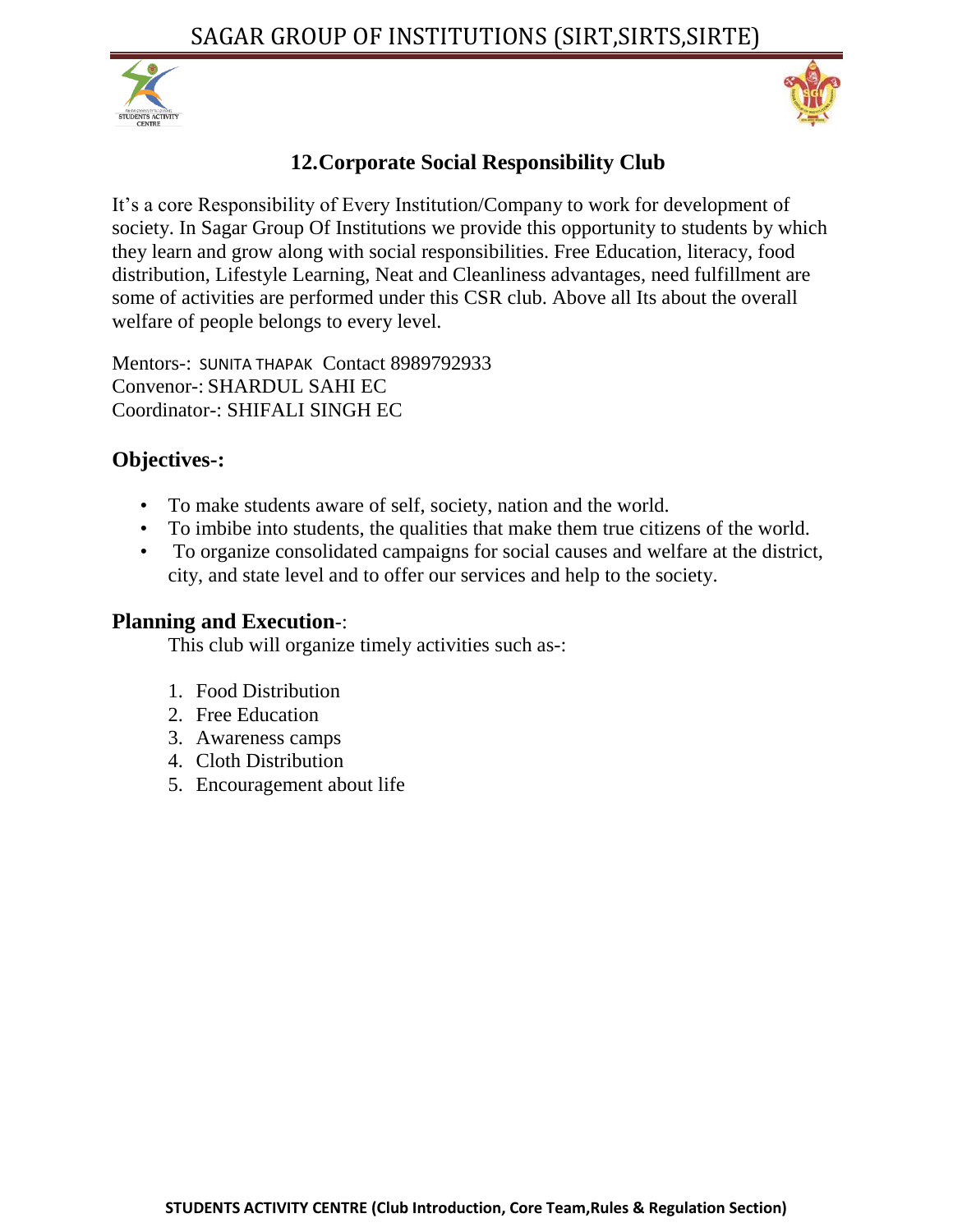



# **Institute Industry Interaction Cell**

Ultimate Aim of Education is to serve with an organization with full capabilities and knowledge for best development of particular organization delivering good work practices for development of nation.

An institute is delivering quality education by teaching learning process but when it comes to survival in industry then student must be aware about the recent trends and practices going on in industry level.

Institute industry interaction cell bridges a gap between institute and industry by the student. Team of this cell will initiate new emerging industries and companies for introducing internship programs for students of sagar group of institutions under student activity centre.

This Cell also work for create an awareness to different companies about the institution. This will lead to increase the in campus recruitment process for maximum benefits of students.

Mentors-: SHARAD SALUNKE Contact 8602298459 Convenor-: MOHIT SHRIVASTAVA IT Coordinator-: ARPIT JAIN IT

# **Objectives-:**

- Help students meet their long-term needs as maturing professionals as well as their immediate needs upon entering their profession.
- Aims at bringing the students in touch with the leaders of today's corporate world, to mentor the students and thus help them take charge of tomorrow.

# **Planning and Execution**

- 1. Interaction of Students with industries for Training programs
- 2. Internship of students
- 3. Industrial Visits
- 4. Latest Culture/Technologies Used in Industries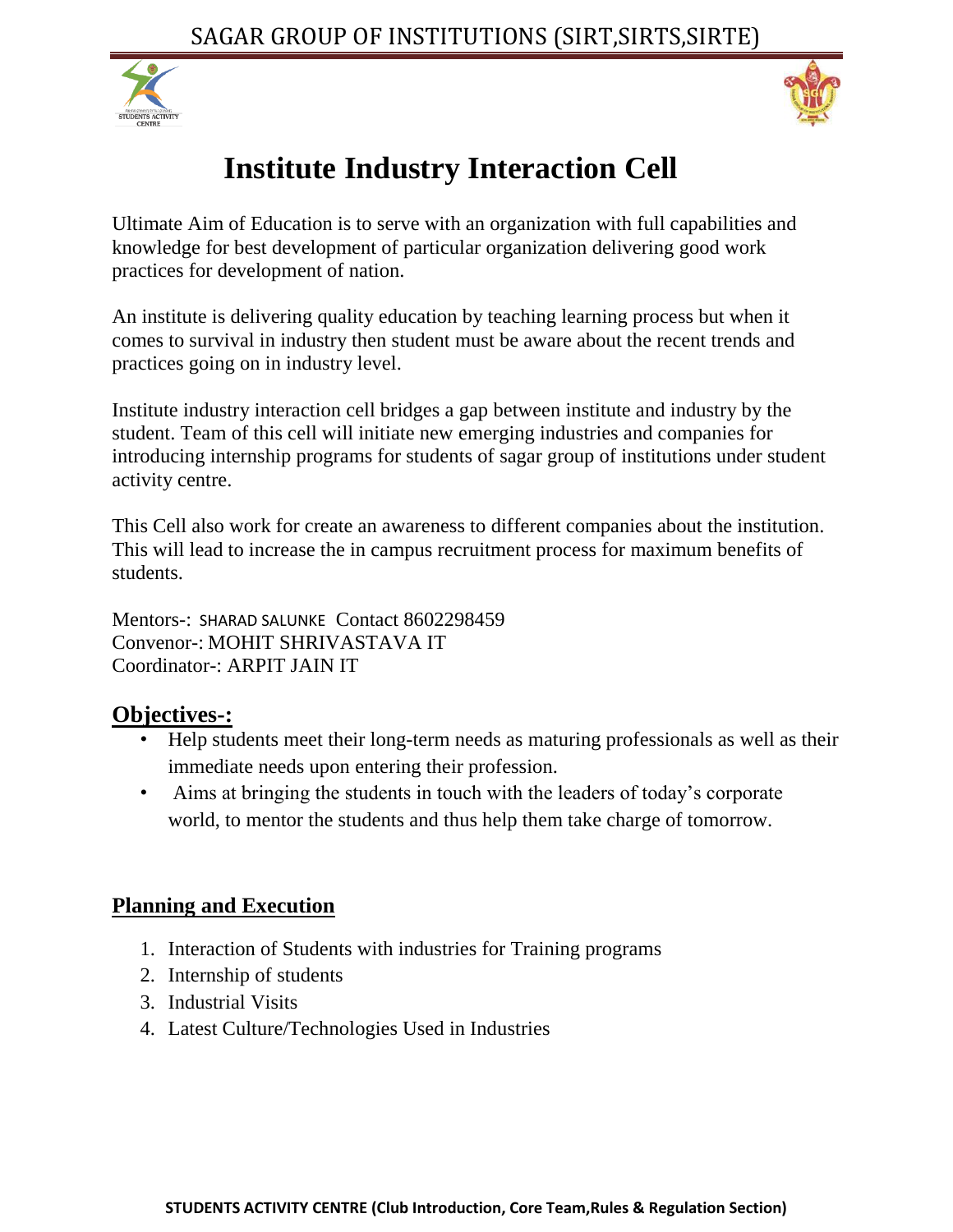



# **Training and Placement Cell**

- This Cell Is all About the Managing and Organizing Training and Placement Activities.
- $\triangleright$  To Form the Cell, Active members are required and address it through the regular associations and meeting with corporate companies and provide exposure to the students and enables them to catch add on skills besides what is being taught in the traditional programs.
- $\triangleright$  Active members of this cell get a chance to know current industry needs and working culture.
- $\triangleright$  Student learns a lot through campus coordination and knows the latest interview techniques, criteria's and aptitude test practice.
- $\triangleright$  Students will get a chance to meet with eminent personalities and professional and learn their etiquettes and professional behavior.
- $\triangleright$  Students will be able to determine the most fruitful area of work.
- $\triangleright$  Students will know the exact demands of industry and they can analyze themselves for satisfying needs.

Mentors-: KRISHNA CHAUHAN Contact 989402199

Convenor-: SAMEER KANT EC

Coordinator-: SHIVAM SITOKE EC

## **Objectives-:**

- T & P cell has a need of active students and it develops them through regular association and meetings with the corporate personnel and provide industrial exposure so that they develop skills other than what they get from class room teaching.
- Through various placement activities the students get a chance to know current industry trends and integrate them in their technical education.
- The students will be coordinating various placement activities like aptitude tests, group discussions & personal interviews and in the process will learn additional qualities.
- They get a chance to meet eminent personalities which opens new avenues for them.
- They become aware of current technologies, with innovative ideas and develop a well groomed personality.

# **Planning and Execution**

- 1. Coordination in Campuses
- 2. Conduction of Online/Offline written tests
- 3. Management of Crowd
- 4. Learning professional behavior.
- 5. Coordinating group discussions/Role Plays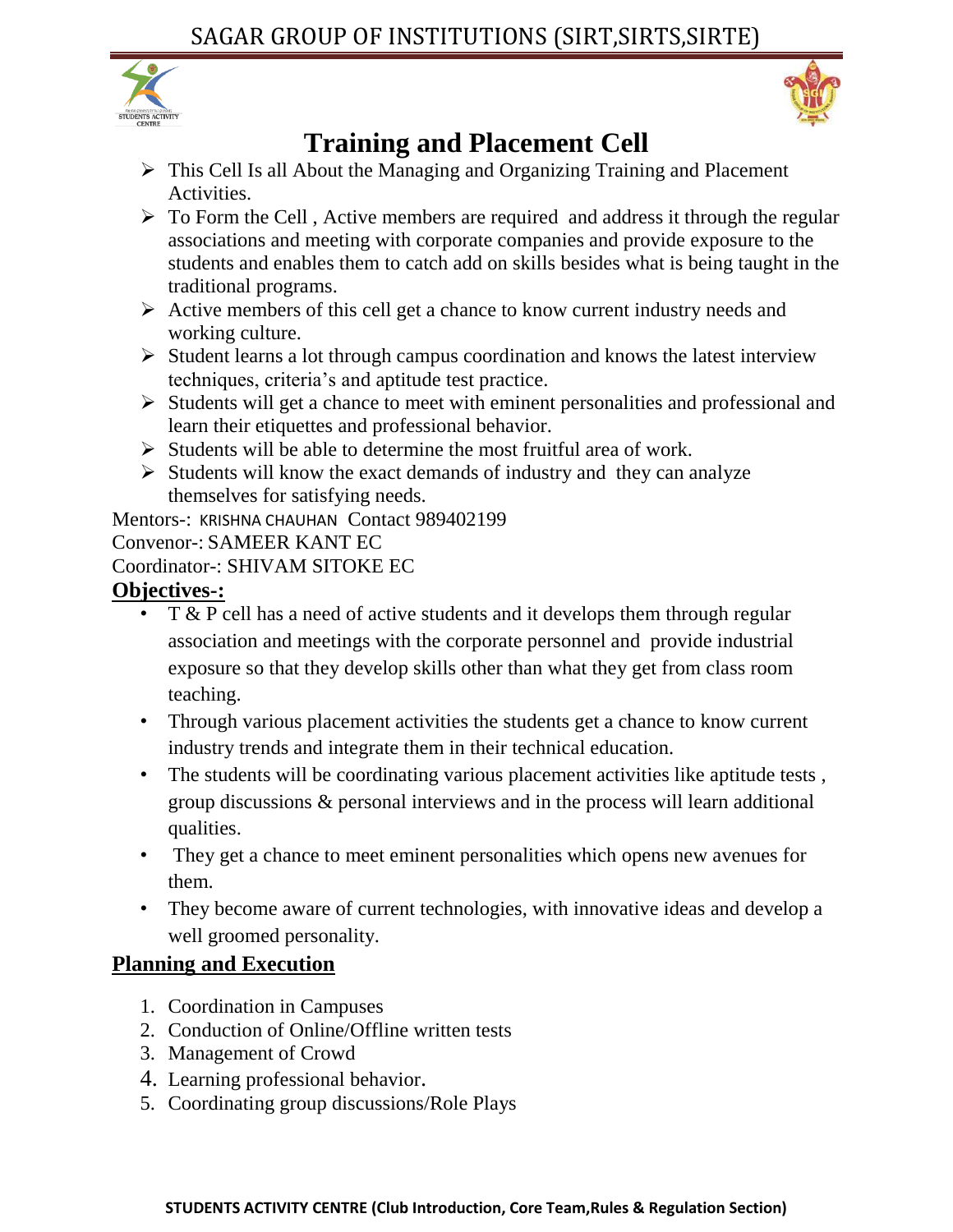



# *Core Team*

- Patron Mrs Kiran Agrawal (Chairperson)
- Convener Dr. Ritu Shrivastava
- Coordinator Prof. Sumit Vashishtha
- All Directors (SIRT,SIRTS,SIRTE,SIRTP,SIRTSP)
	- 1. Dr Ganga Agnihotri
	- 2. Dr Akhilesh Upadhyay
	- 3. Dr Rajiv Srivastava
	- 4. Dr Jitendra Banweer
	- 5. Dr Surendra Jain
- CPOC SIRT Prof. Sonal Sharma &
	- Prof. Anat Shrivastava
- CPOC SIRTS Prof. Abhigyan Tiwari
- CPOC SIRTE Prof. Akash Tiwari
- CPOC SIRTP Prof. Arnika Choure
- CPOC SIRTSP Prof .Sukhwant Singh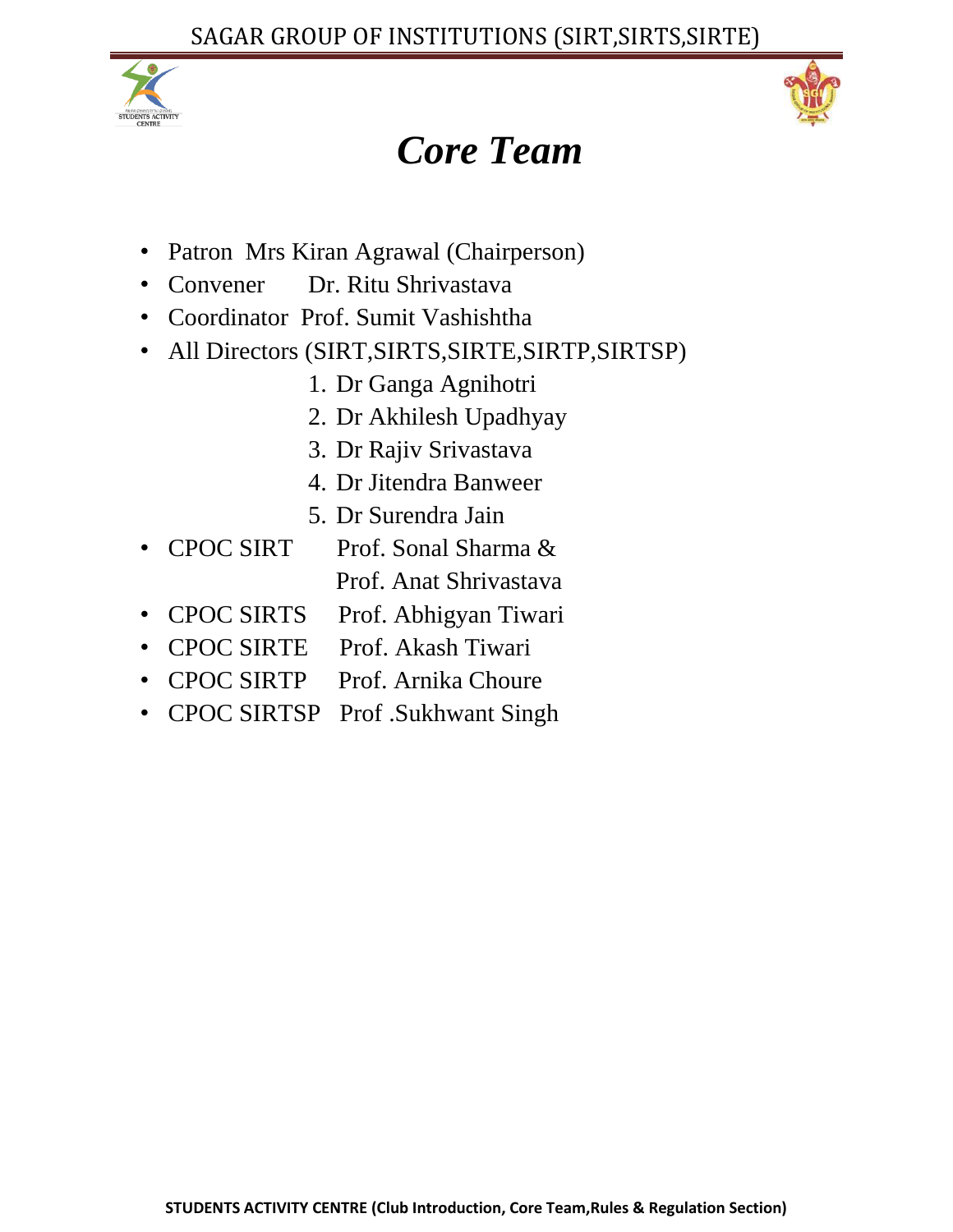# SAGAR GROUP OF INSTITUTIONS (SIRT,SIRTS,SIRTE)





# *Rules and Policies of SAC (Use Of SGI Premises)*

**Clause 1**: These regulations are established to properly manage and fully utilize the Premises that belong to the Student Activity Center (or "the Center" hereafter) of the Sagar Group of Institutions.

**Clause** 2: The Premises that belong to the Center include the Anubhavanand Auditorium, Shivanand Auditorium, Music Equipments/sound systems.

**Clause** 3: Basically, these premises are meant for academic use, arts, celebrations, assembling or student clubs. Requirement must be given on priority with signed permission of Mentor, Coordinator and Convener.

**Clause** 4: These Premises, in principle, are intended for the use of student clubs, administration units and teaching units. *No Outside Users are permitted*.

**Clause** 5: Vehicles that need to enter the campus, regardless of internal or external applicants, shall obtain entry permission in advance and park according to the instructions.

**Clause** 6: Internal applicants from the faculty or student clubs shall describe the function and content of the activities in the written application; All applications shall be submitted to the Management staff of the Center by the stipulated deadline.

**Clause** 7: The Administration may stop allotment the premise anytime if the user violates the regulations. Severe violators and/or law-breakers shall be punished in accordance with the law.

**Clause 8**: The user shall treat the equipments or devices of the Premises properly. Any damage caused by improper usage shall be compensated by the user. If any flaws or damages are found before use, the user shall notify the Management staff for repairs. The user shall be responsible for the reparation for the extended damage due to negligence of notification and continuation of use.

**Clause 9**: These regulations, having been passed in the administrative meeting, and shall be effective upon promulgation, so shall be the amendments hereof.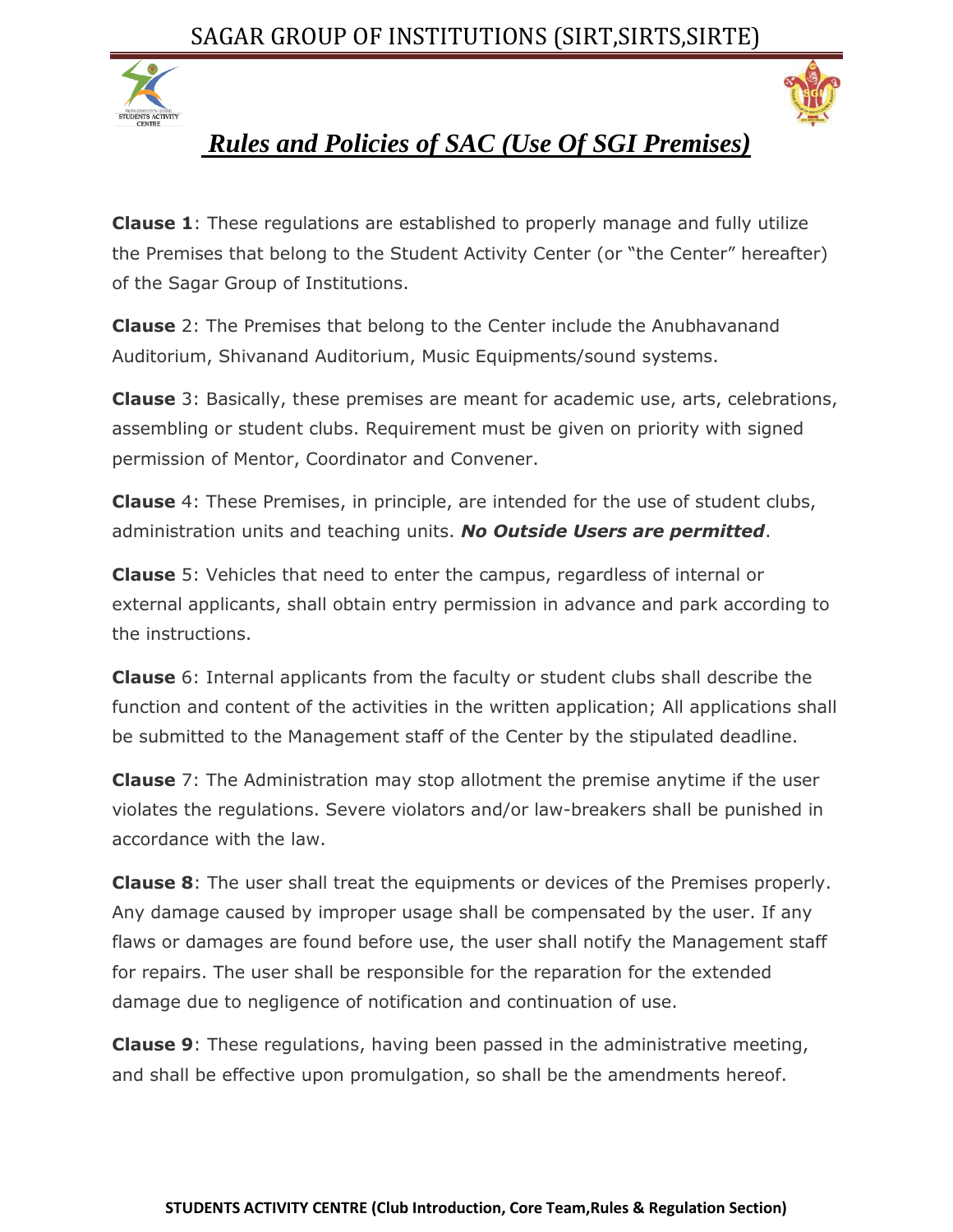SAGAR GROUP OF INSTITUTIONS (SIRT,SIRTS,SIRTE)





# *Rules and Policies of SAC (Conduction of Activities)*

#### **Clause 1.**

Students must plan club activities by making a six months calendar.

#### **Clause 2.**

All Activities must be planned Institute wise/club wise after taking proper meetings with students of clubs/ With Faculty mentors and with Institute Coordinators.

#### **Clause 3.**

A prior Approval is needed from director of institution/ SAC convener/Sac Coordinator.

#### **Clause 4**.

Details of Activity such as requirements/ Venue/Budget/ Expenditures / Participation fee/Sponsorships must be clearly mentioned in writing form along with approval application.

#### **Clause 5.**

All Activities must be organized of holidays/Saturdays/Sundays or Some Special Occasion Days. Regular Academic activities must be un-affected.

#### **Clause 6.**

It will be sole responsibility of Club students to make a discipline committee to maintain the dignity and discipline during the activity/event.

#### **Clause 7.**

Fund Raising**-** Every Activity and event needs funds for smooth coordination/fulfillment of activity requirement. Fund generation can be done by participation fee or in form of sponsorships. Special requirement such as food, snacks, welcome bouquets, sound or cost of judges/ or guests must be priorly approved by core team members. Each of SAC activity is completely self financed and institution is not liable to pay anything for any sort of requirement.

#### **Clause 8.**

Club Students must ensure the proper winding up of every event and hand over the required premises/ setups to administration at same day same time.